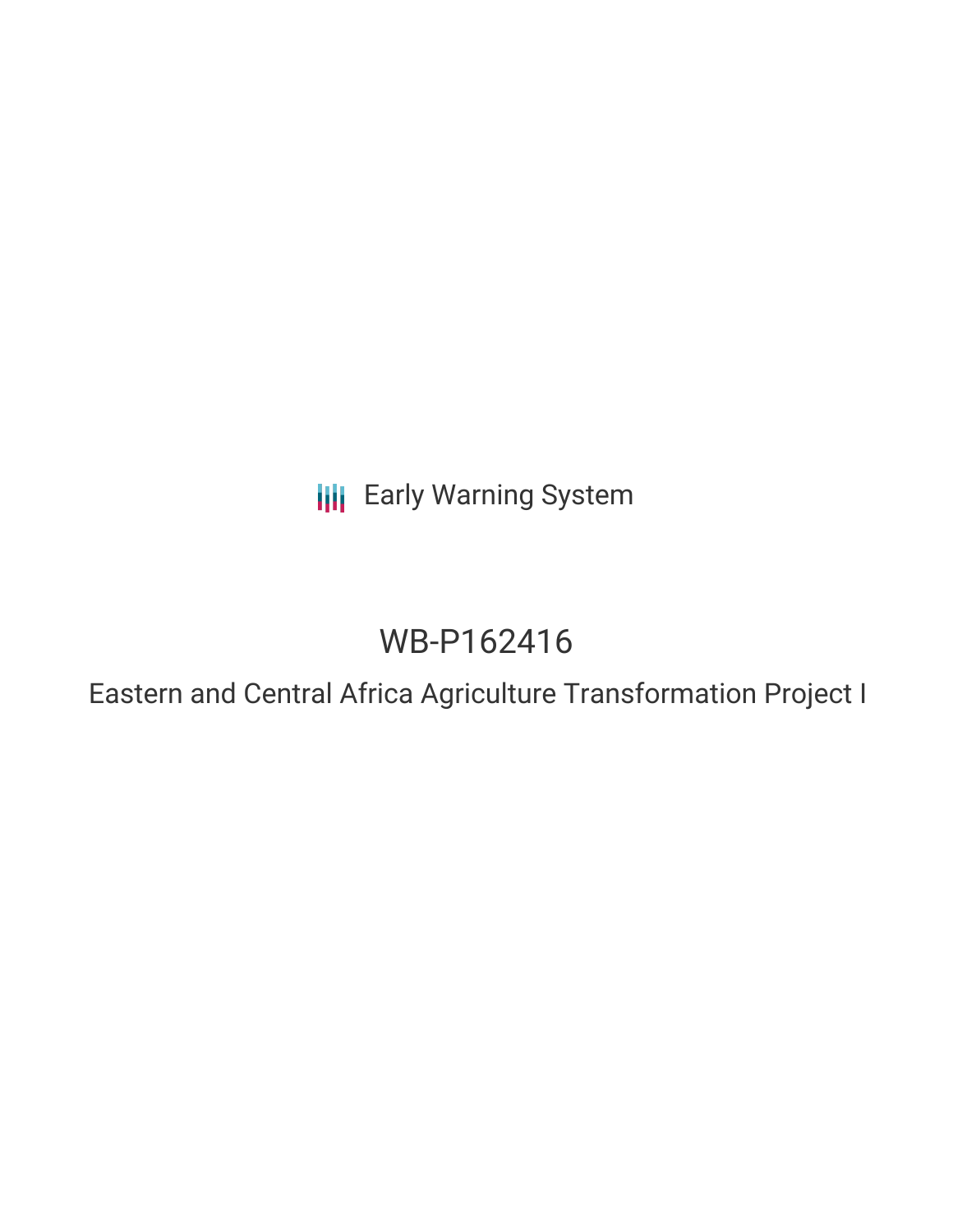

#### **Quick Facts**

| <b>Financial Institutions</b>  | World Bank (WB)                                                                                       |
|--------------------------------|-------------------------------------------------------------------------------------------------------|
| <b>Bank Risk Rating</b>        | B                                                                                                     |
| <b>Voting Date</b>             | 2018-06-27                                                                                            |
| <b>Borrower</b>                | Uganda: Ministry of Finance, Planning, and Economic Development, Burundi: Ministry of Finance, Budget |
| <b>Sectors</b>                 | Agriculture and Forestry                                                                              |
| <b>Investment Amount (USD)</b> | \$312.00 million                                                                                      |
| <b>Project Cost (USD)</b>      | $$312.00$ million                                                                                     |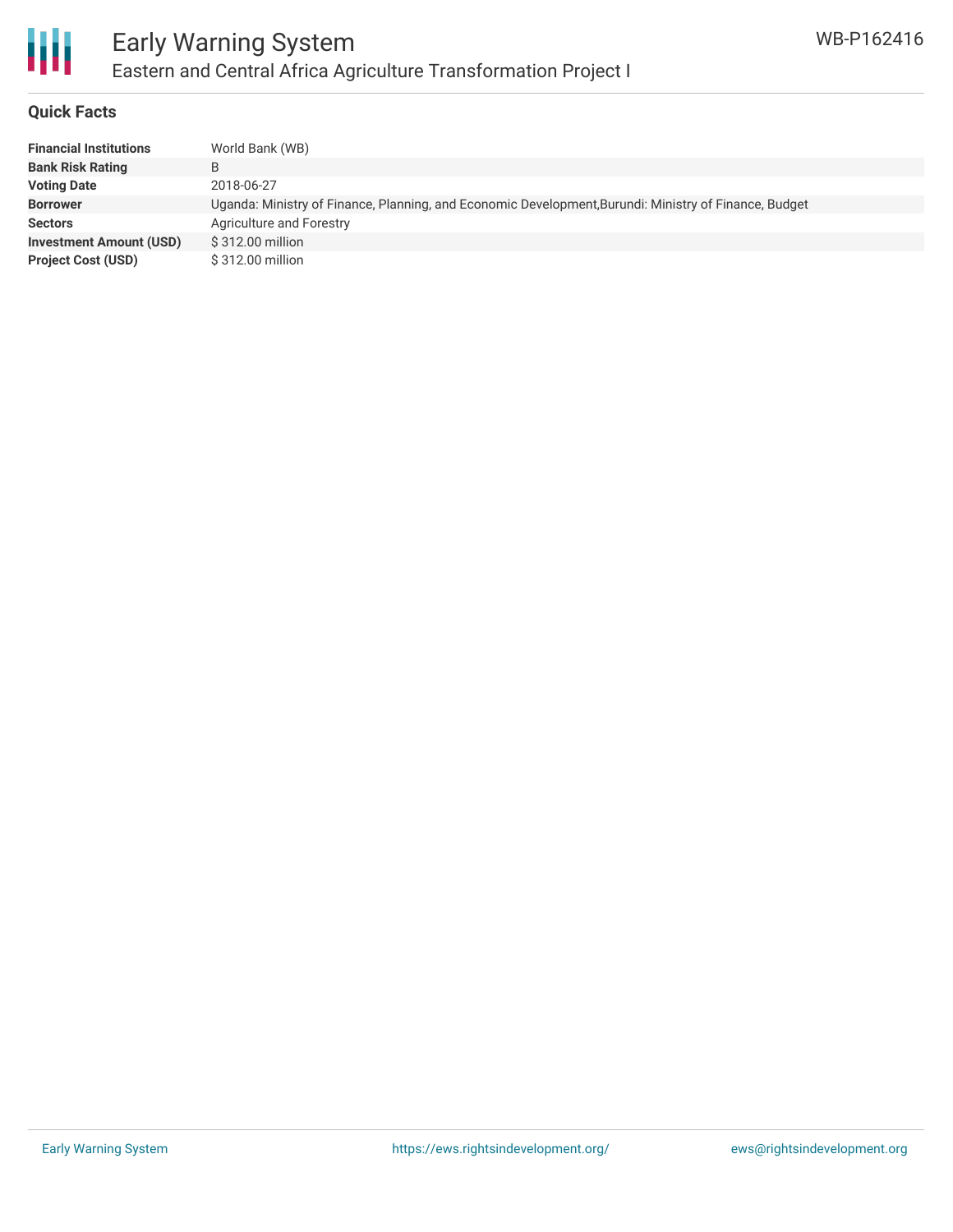

# **Project Description**

The proposed development objective of the project is to enhance regional collaboration to increase productivity, climate resilience, and smallholder farmer access to the regional market for food commodities and products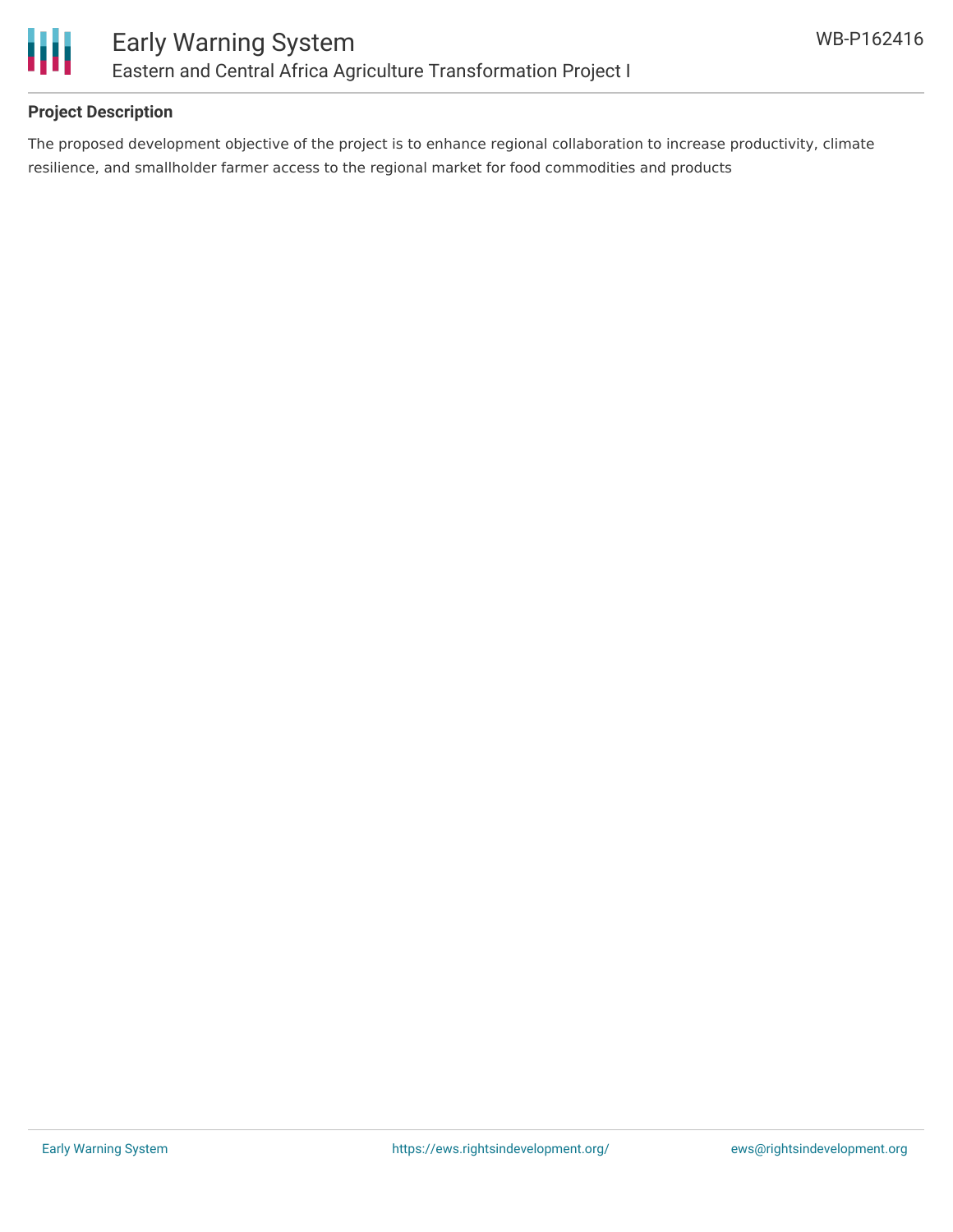

### **Investment Description**

World Bank (WB)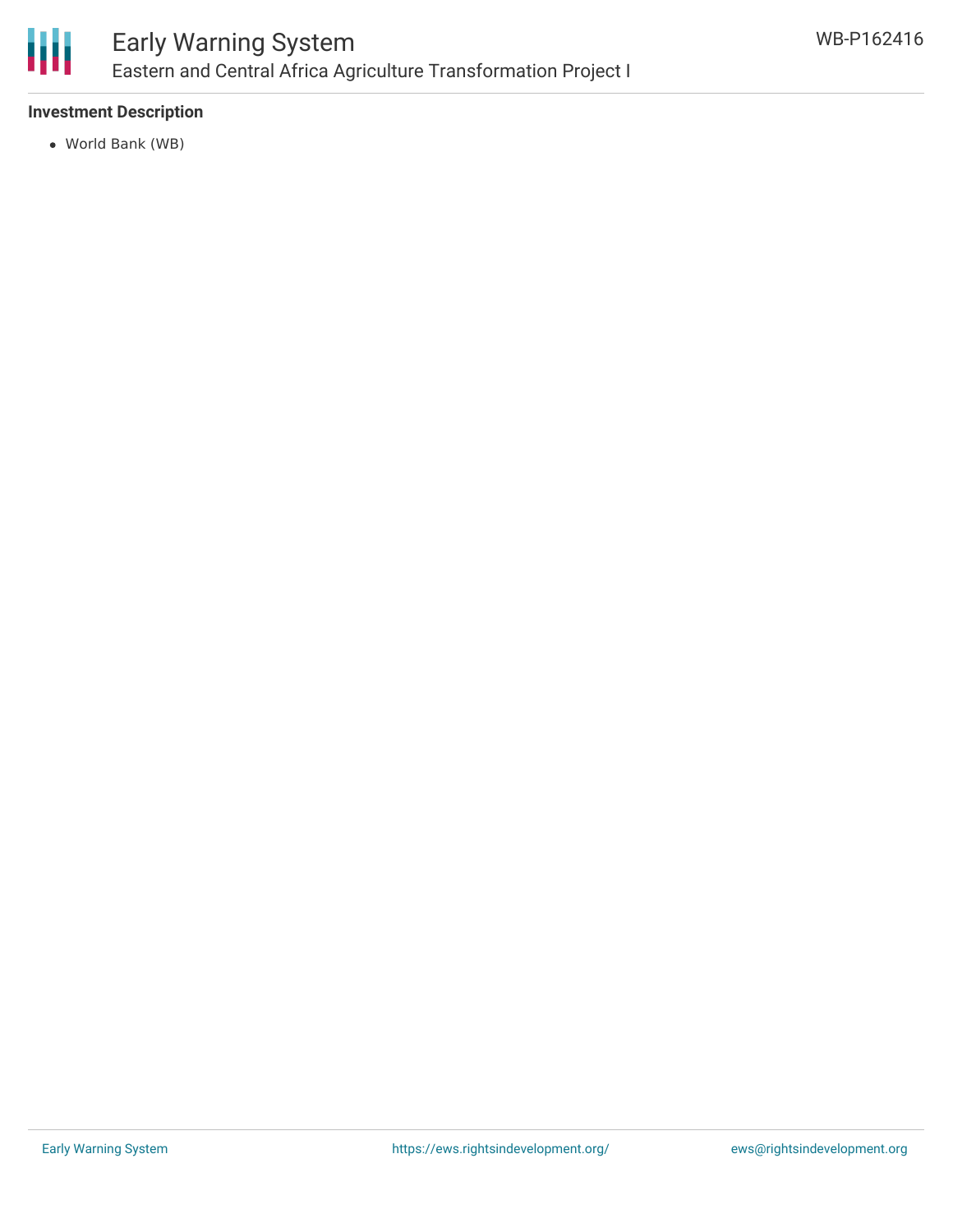

# **Contact Information**

Uganda: Ministry of Finance, Planning, and Economic Development Keith Muhakanizi Permanent Secretary Keith.Muhakanizi@finance.go.ug

Burundi: Ministry of Finance, Budget and Privatisation Marie Salome Ndabahariye Permanent Secretary mariesalome@hotmail.com

RoC: Ministry of Planning, Statistics and Regional Integration Monsieur Valery Babackas Conseiller

Vbabackas@gmail.com

DRC: Ministry of Finance Honore Tshiyoyo Advisor, chef de Cellule de Suivi des Projets tshiyoyodijiba@minfindrc.com

#### ACCOUNTABILITY MECHANISM OF WORLD BANK

The World Bank Inspection Panel is the independent complaint mechanism and fact-finding body for people who believe they are likely to be, or have been, adversely affected by a World Bank-financed project. If you submit a complaint to the Inspection Panel, they may investigate to assess whether the World Bank is following its own policies and procedures for preventing harm to people or the environment. You can contact the Inspection Panel or submit a complaint by emailing ipanel@worldbank.org. You can learn more about the Inspection Panel and how to file a complaint at: http://ewebapps.worldbank.org/apps/ip/Pages/Home.aspx.